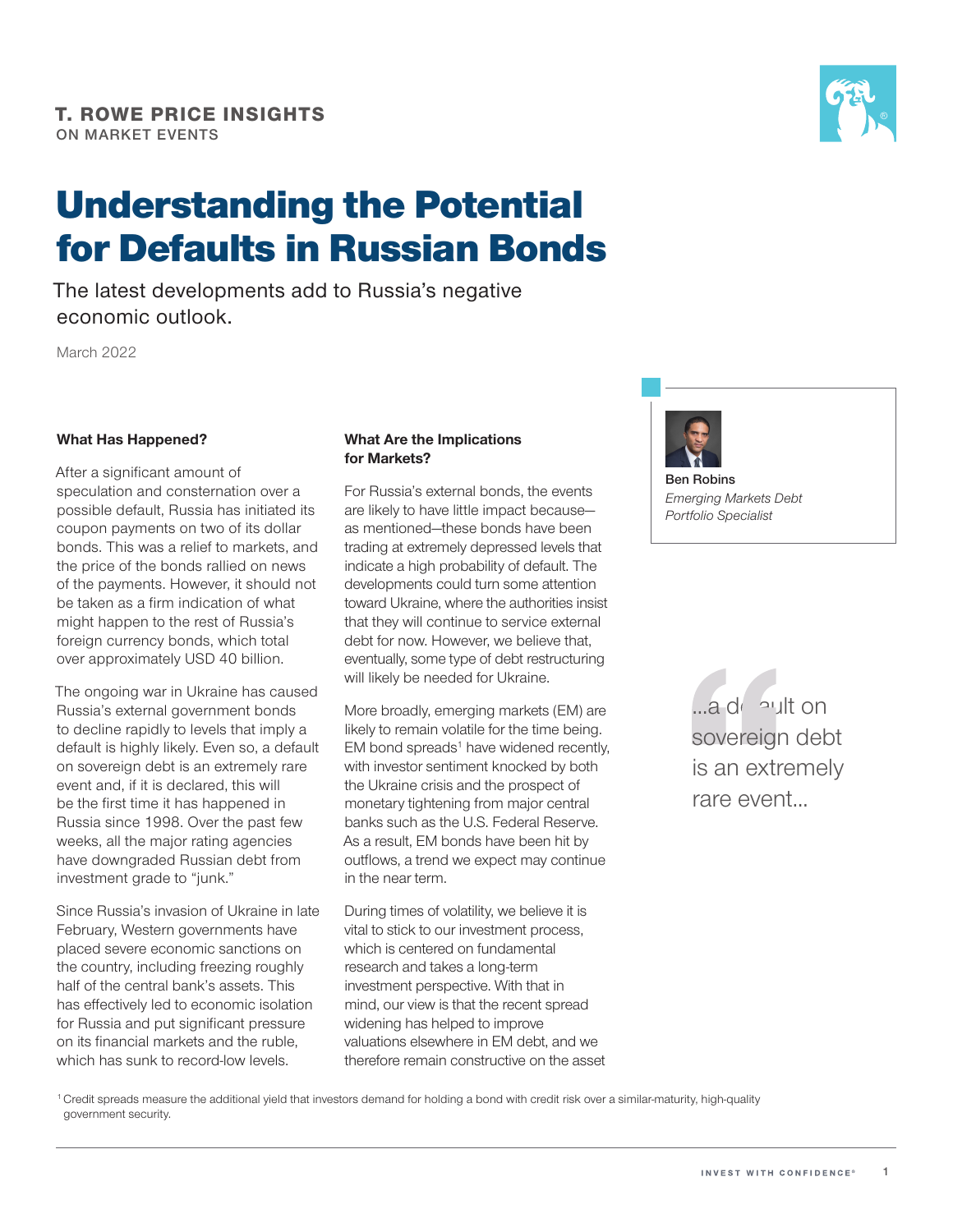**Inflationary** pressures may lead to EM central banks hiking more and holding rates higher for longer.

class. We are approaching yield and spread levels that make EM debt attractive relative to other areas of fixed income.

#### **Are There Broader Macroeconomic Implications?**

The latest developments with Russia's bonds add to the already poor condition of the Russian economy. The sanctions on Russia are the most significant placed on any large economy in a generation and are likely to cause a major contraction in the Russian economy.

commodity prices and financial flows. For We believe there are two primary channels for the situation in Ukraine to spill over into emerging markets more broadly: commodity importers, such as India, rising commodity prices are a negative in terms of trade shock, which will probably drain income from the economy and generate inflation, leading to activity slowing. For commodity exporters, such as Brazil, rising commodity prices are a positive in terms of trade shock, which will likely drive economic activity and credit improvement. Infationary pressures may lead to EM central banks hiking more and holding rates higher for longer. So far, this has led to only modest repricing in EM local rates given that aggressive hiking paths were already priced in to a certain extent.

As mentioned above, there have been outflows from EM debt because of the crisis. We are assessing what the potential impact of J.P. Morgan's decision to remove Russia from its EM benchmarks on March 31 may be on other emerging markets. In EM external debt, the redistribution of Russia will be evenly spread across a range of countries; in EM local debt it will be more concentrated, with Brazil, Thailand, and Malaysia as the market share gainers.

## **Are There Direct Impacts on T. Rowe Price Portfolios From the Latest Developments Regarding Russia's External Debt?**

At the beginning of the year, with the exception of a U.S. mutual fund, the Emerging Europe Equity Fund, T. Rowe Price funds had very little exposure to Russian and Ukrainian securities. Across our EM debt suite, we were broadly underweight Russia. The vast majority of our funds across T. Rowe Price had zero exposure.

T. Rowe Price is actively monitoring our approach to managing and valuing these holdings. Due to the escalating events in Ukraine and Russia, and the rapidly changing market environment, reported holdings and country exposure information as of the last public reporting period of February 28, 2022, may now be diferent.

T. Rowe Price has also been actively monitoring the recent Russian sanctions developments. We are in compliance with the requirements of Executive Order 14024 (Executive Order) and related directives as well as UK and EU sanctions issued against Russia. We have put controls into our pre-trade compliance systems to ensure that no investments or divestments are made in violation of the Executive Order or other applicable sanctions programs.

#### **What Are We Monitoring Next?**

For the afected bonds, there is a 30‑day grace period before a default may be declared. With coupon and maturity bond payments due on other Russian external debt over the coming weeks, we anticipate further announcements and headlines on this topic.

More broadly, we continue to monitor the situation in Ukraine closely. Our base case is that the war is protracted, but discussions between Ukraine and Russia are ongoing and things could change quickly. Sentiment may shift if either tail risk (low‑probability event) materializes—either there are signs of a resolution to the confict, which improves sentiment, or the situation worsens, which depresses sentiment further.